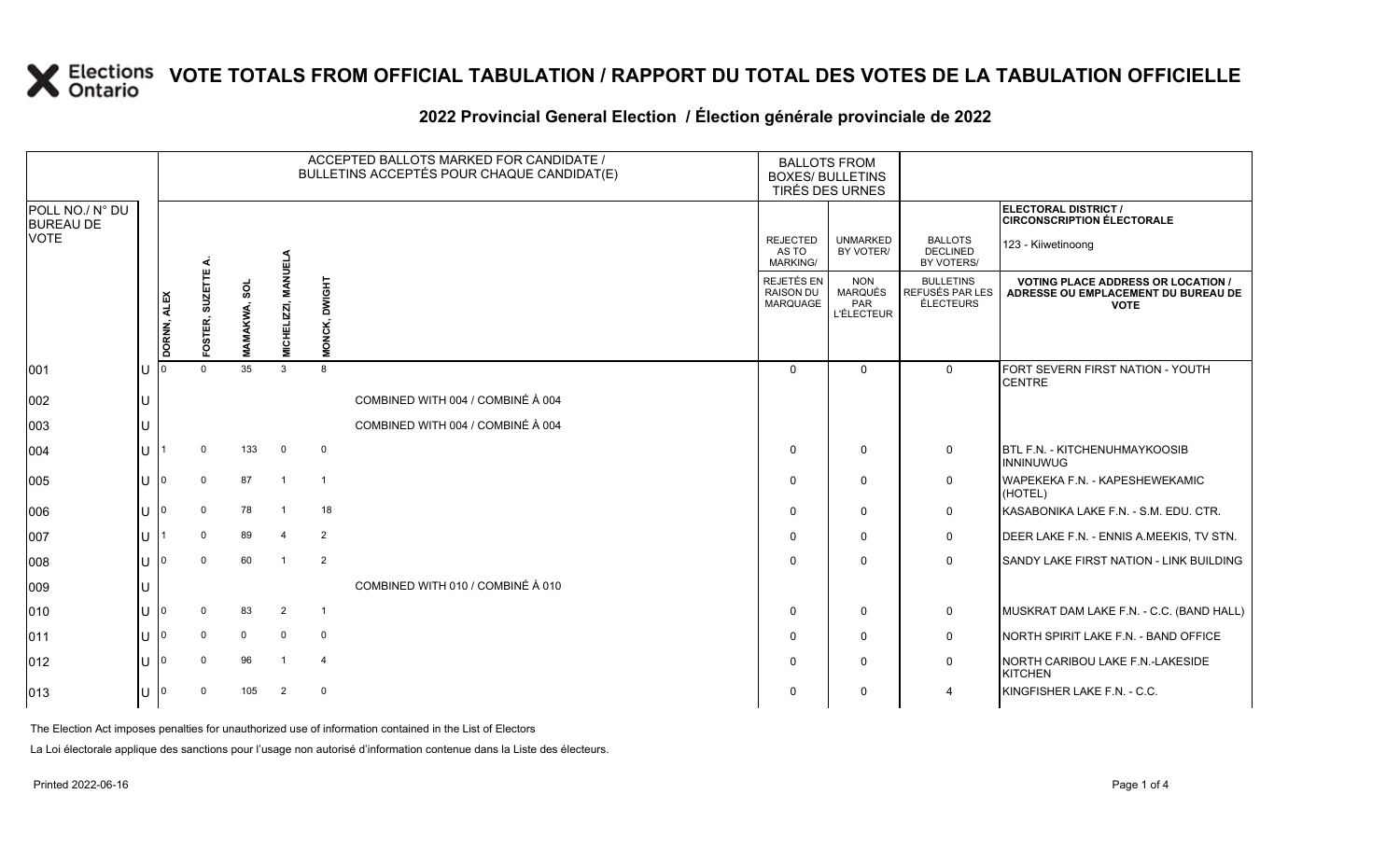# **X** Elections VOTE TOTALS FROM OFFICIAL TABULATION / RAPPORT DU TOTAL DES VOTES DE LA TABULATION OFFICIELLE

### **2022 Provincial General Election / Élection générale provinciale de 2022**

|                                     |   |                       |                  |     |                           | ACCEPTED BALLOTS MARKED FOR CANDIDATE /<br>BULLETINS ACCEPTÉS POUR CHAQUE CANDIDAT(E) | <b>BALLOTS FROM</b><br><b>BOXES/ BULLETINS</b><br>TIRÉS DES URNES |                                                   |                                                  |                                                                                               |
|-------------------------------------|---|-----------------------|------------------|-----|---------------------------|---------------------------------------------------------------------------------------|-------------------------------------------------------------------|---------------------------------------------------|--------------------------------------------------|-----------------------------------------------------------------------------------------------|
| POLL NO./ N° DU<br><b>BUREAU DE</b> |   |                       |                  |     |                           |                                                                                       |                                                                   |                                                   |                                                  | ELECTORAL DISTRICT /<br><b>CIRCONSCRIPTION ÉLECTORALE</b>                                     |
| VOTE                                |   |                       | ш                |     | <b>NET</b>                |                                                                                       | <b>REJECTED</b><br>AS TO<br><b>MARKING/</b>                       | <b>UNMARKED</b><br>BY VOTER/                      | <b>BALLOTS</b><br><b>DECLINED</b><br>BY VOTERS/  | 123 - Kiiwetinoong                                                                            |
|                                     |   | <b>ALEX</b><br>DORNN, | SUZETT<br>OSTER, | ន្ល | <u>N</u><br>)<br>이번<br>이번 | <b>THDIMC</b>                                                                         | <b>REJETÉS EN</b><br><b>RAISON DU</b><br>MARQUAGE                 | <b>NON</b><br>MARQUÉS<br>PAR<br><b>L'ÉLECTEUR</b> | <b>BULLETINS</b><br>REFUSÉS PAR LES<br>ÉLECTEURS | <b>VOTING PLACE ADDRESS OR LOCATION</b><br>ADRESSE OU EMPLACEMENT DU BUREAU DE<br><b>VOTE</b> |
| 014                                 |   |                       | $\Omega$         | 140 | $\Omega$                  | 2                                                                                     | $\Omega$                                                          | $\mathbf 0$                                       | $\mathbf 0$                                      | WUNNUMIN LAKE FIRST NATION - NORMAN<br><b>HALL</b>                                            |
| 015                                 |   |                       | 3                | 66  | $\overline{2}$            | -1                                                                                    | $\Omega$                                                          | 0                                                 | 0                                                | NIBINAMIK FIRST NATION (SUMMER BEAVER)                                                        |
| 016                                 |   |                       | 4                | 63  | -4                        | 0                                                                                     | $\Omega$                                                          | $\Omega$                                          | 0                                                | <b>IWEBEQUIE FIRST NATION - BAND HALL</b>                                                     |
| 017                                 |   |                       | 2                | 82  | $\overline{2}$            | 3                                                                                     | $\Omega$                                                          | $\mathbf{0}$                                      | 4                                                | POPLAR HILL FIRST NATION - E-CENTRE                                                           |
| 018                                 |   |                       | $\Omega$         | 37  | -4                        | $\mathbf{1}$                                                                          | 2                                                                 | $\Omega$                                          | 0                                                | NESKANTAGA F.N. - COMM. COMPLEX                                                               |
| 019                                 |   |                       | $\Omega$         | 18  | $\mathbf 0$               | 90                                                                                    | $\Omega$                                                          | $\Omega$                                          | 0                                                | PIKANGIKUM F.N. - C.C.                                                                        |
| 021                                 |   |                       |                  | 76  | $\mathbf 0$               | $\mathbf 0$                                                                           |                                                                   | $\Omega$                                          | 0                                                | CAT LAKE FIRST NATION - COMMUNITY HALL                                                        |
| 022                                 |   |                       | 5                | 25  | -4                        | 54                                                                                    | $\Omega$                                                          | $\mathbf 0$                                       | $\mathbf 0$                                      | <b>PICKLE LAKE COMMUNITY HALL</b>                                                             |
| 023                                 |   |                       | 2                | 154 | 5                         | 3                                                                                     |                                                                   | $\Omega$                                          | 0                                                | EABAMETOONG F.N. (FORT HOPE 64) - C.C.                                                        |
| 024                                 |   | 32                    | 52               | 119 | 27                        | 208                                                                                   |                                                                   | $\overline{1}$                                    | 0                                                | ROYAL CANADIAN LEGION BRANCH 102                                                              |
| 025                                 | U | 16                    | 10               | 36  | 19                        | 65                                                                                    | $\Omega$                                                          | $\Omega$                                          | $\mathbf 0$                                      | COCHENOUR COMMUNITY HALL                                                                      |
| 026                                 |   | 116                   | 18               | 52  | 15                        | 159                                                                                   | $\Omega$                                                          | $\Omega$                                          | 0                                                | <b>EVOLUTION RECREATION CENTRE</b>                                                            |
| 027                                 |   |                       | $\Omega$         | 32  | 5                         | -1                                                                                    | $\Omega$                                                          | $\Omega$                                          | 0                                                | SLATE FALLS NATION. - ADMIN. BUILDING                                                         |

The Election Act imposes penalties for unauthorized use of information contained in the List of Electors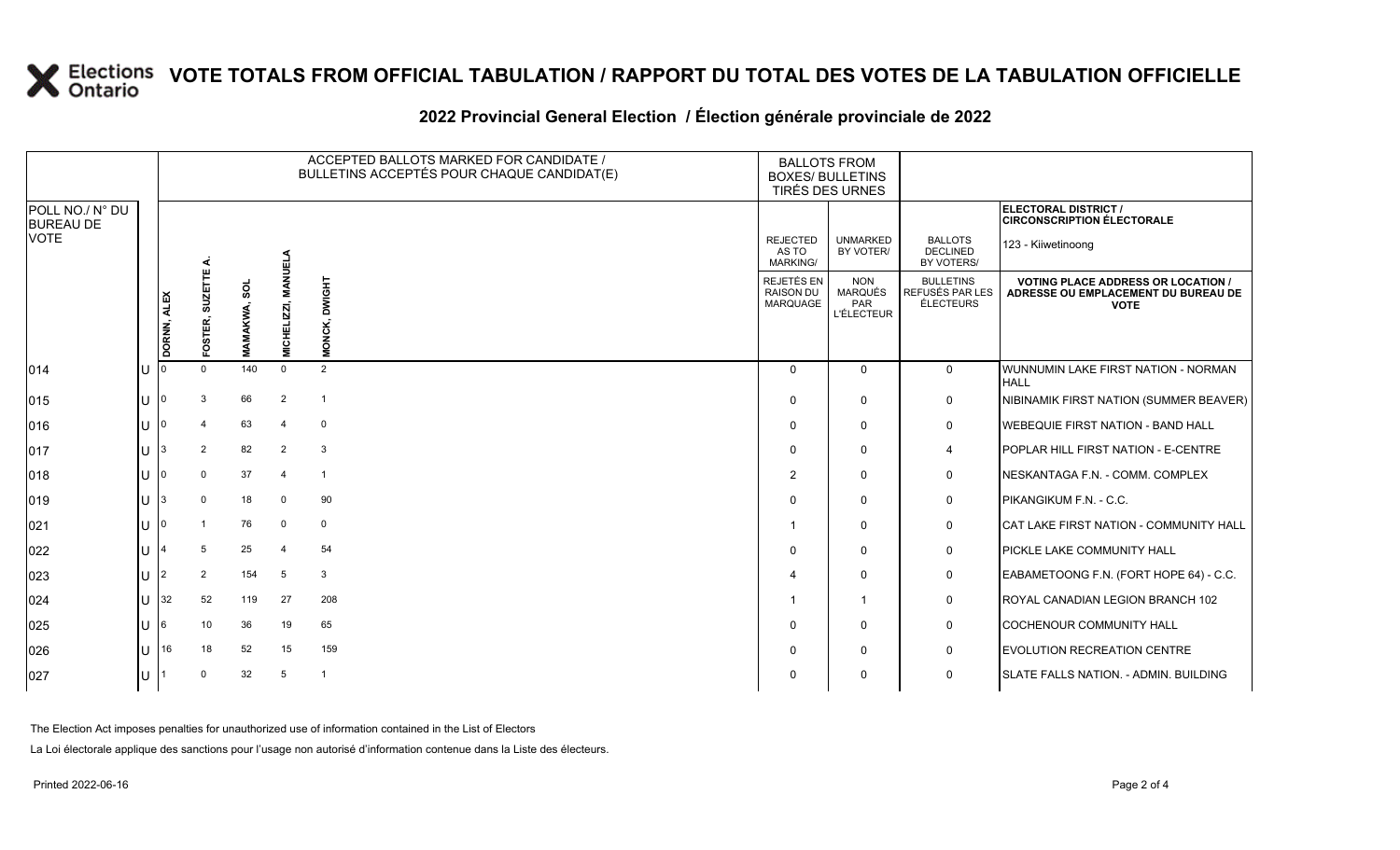# **X** Elections VOTE TOTALS FROM OFFICIAL TABULATION / RAPPORT DU TOTAL DES VOTES DE LA TABULATION OFFICIELLE

### **2022 Provincial General Election / Élection générale provinciale de 2022**

|                                     |     |             |                 |                     | ACCEPTED BALLOTS MARKED FOR CANDIDATE /<br>BULLETINS ACCEPTÉS POUR CHAQUE CANDIDAT(E) |                | <b>BALLOTS FROM</b><br><b>BOXES/ BULLETINS</b><br>TIRÉS DES URNES |                                                          |                                                         |                                                                                                 |
|-------------------------------------|-----|-------------|-----------------|---------------------|---------------------------------------------------------------------------------------|----------------|-------------------------------------------------------------------|----------------------------------------------------------|---------------------------------------------------------|-------------------------------------------------------------------------------------------------|
| POLL NO./ N° DU<br><b>BUREAU DE</b> |     |             |                 |                     |                                                                                       |                |                                                                   |                                                          |                                                         | ELECTORAL DISTRICT /<br><b>CIRCONSCRIPTION ÉLECTORALE</b>                                       |
| <b>VOTE</b>                         |     |             |                 |                     |                                                                                       |                | <b>REJECTED</b><br>AS TO<br><b>MARKING/</b>                       | <b>UNMARKED</b><br>BY VOTER/                             | <b>BALLOTS</b><br><b>DECLINED</b><br>BY VOTERS/         | 123 - Kiiwetinoong                                                                              |
|                                     |     | DORNN, ALEX | FOSTER, SUZETTE | <b>MAMAKWA, SOL</b> | <b>MICHELIZZI, MANUELA</b>                                                            | MONCK, DWIGHT  | REJETÉS EN<br><b>RAISON DU</b><br>MARQUAGE                        | <b>NON</b><br><b>MARQUÉS</b><br>PAR<br><b>L'ÉLECTEUR</b> | <b>BULLETINS</b><br>REFUSÉS PAR LES<br><b>ÉLECTEURS</b> | <b>VOTING PLACE ADDRESS OR LOCATION /</b><br>ADRESSE OU EMPLACEMENT DU BUREAU DE<br><b>VOTE</b> |
| 028                                 | lu  |             |                 | 14                  | 2                                                                                     | $\overline{7}$ |                                                                   | $\Omega$                                                 | $\mathbf 0$                                             | MISHKEEGOGAMANG FIRST NATION                                                                    |
|                                     |     |             |                 |                     |                                                                                       |                |                                                                   |                                                          |                                                         | (OSNABURG)                                                                                      |
| 029                                 | lu  | 8           |                 | 10                  | $\overline{7}$                                                                        | 33             |                                                                   | $\mathbf 0$                                              | $\mathbf 0$                                             | ROYAL CANADIAN LEGION BRANCH 238                                                                |
| 030                                 | Iυ. | 12          | $\overline{7}$  | 21                  | 2                                                                                     | 54             | $\Omega$                                                          | $\mathbf 0$                                              | 0                                                       | ROYAL CANADIAN LEGION BRANCH 238                                                                |
| 031                                 | lu  |             | $\mathbf 0$     | 10                  | $\overline{\mathbf{4}}$                                                               | $\mathbf 0$    | $\Omega$                                                          | 9                                                        | $\mathbf 0$                                             | <b>WABASEEMOONG INDEP. NATION</b>                                                               |
| 032                                 | lυ  |             | $\Omega$        | $\Omega$            | $\Omega$                                                                              | $\mathbf 0$    |                                                                   | $\mathbf 0$                                              | $\mathbf 0$                                             | <b>GRASSY NARROWS F.N.-YOUTH DROP-IN</b><br><b>CENTRE</b>                                       |
| 033                                 | Ιu  |             | $\mathbf{2}$    | 29                  | 8                                                                                     | 35             |                                                                   | $\mathbf 0$                                              | $\mathbf 0$                                             | <b>LOST LAKE DROP-IN CENTRE</b>                                                                 |
| 034                                 | lu  |             | 3               | 10                  | $\overline{1}$                                                                        | 9              | $\Omega$                                                          | $\mathbf 0$                                              | 0                                                       | LAC SEUL F.N-WHITEFISH BAY-<br>D.T.MEM.COMP.                                                    |
| 035                                 | lu  |             | $\mathbf 0$     | 37                  | 2                                                                                     | $\overline{4}$ | 0                                                                 | $\mathbf 0$                                              | $\mathbf 0$                                             | LAC SEUL FIRST NATION (KEJIC BAY)                                                               |
| 036                                 | lu  | 35          | 32              | 422                 | 66                                                                                    | 353            |                                                                   | $\mathbf 0$                                              | $\mathbf{1}$                                            | ROYAL CANADIAN LEGION BRANCH 78                                                                 |
| 037                                 | lu  |             |                 | 29                  | 5                                                                                     | 6              | $\Omega$                                                          | $\mathbf 0$                                              | $\mathbf 0$                                             | LAC SEUL FIRST NATION (FRENCHMAN'S<br>HEAD)                                                     |
| 038                                 | lu. | 10          | $\Omega$        | 95                  | 24                                                                                    | 66             | $\Omega$                                                          | $\mathbf 0$                                              | $\mathbf 0$                                             | PATRICIA PLAZA                                                                                  |
| $ 040\rangle$                       | lu  |             | $\mathbf 0$     | $\overline{4}$      | 2                                                                                     | $\overline{4}$ | $\Omega$                                                          | $\mathbf 0$                                              | $\mathbf 0$                                             | <b>SAVANT LAKE PUBLIC SCHOOL</b>                                                                |
| 041                                 | lu  |             | $\mathbf 0$     | 11                  | $\overline{1}$                                                                        | $\overline{1}$ |                                                                   | $\mathbf 0$                                              | 0                                                       | <b>WABAUSKANG 21</b>                                                                            |

The Election Act imposes penalties for unauthorized use of information contained in the List of Electors